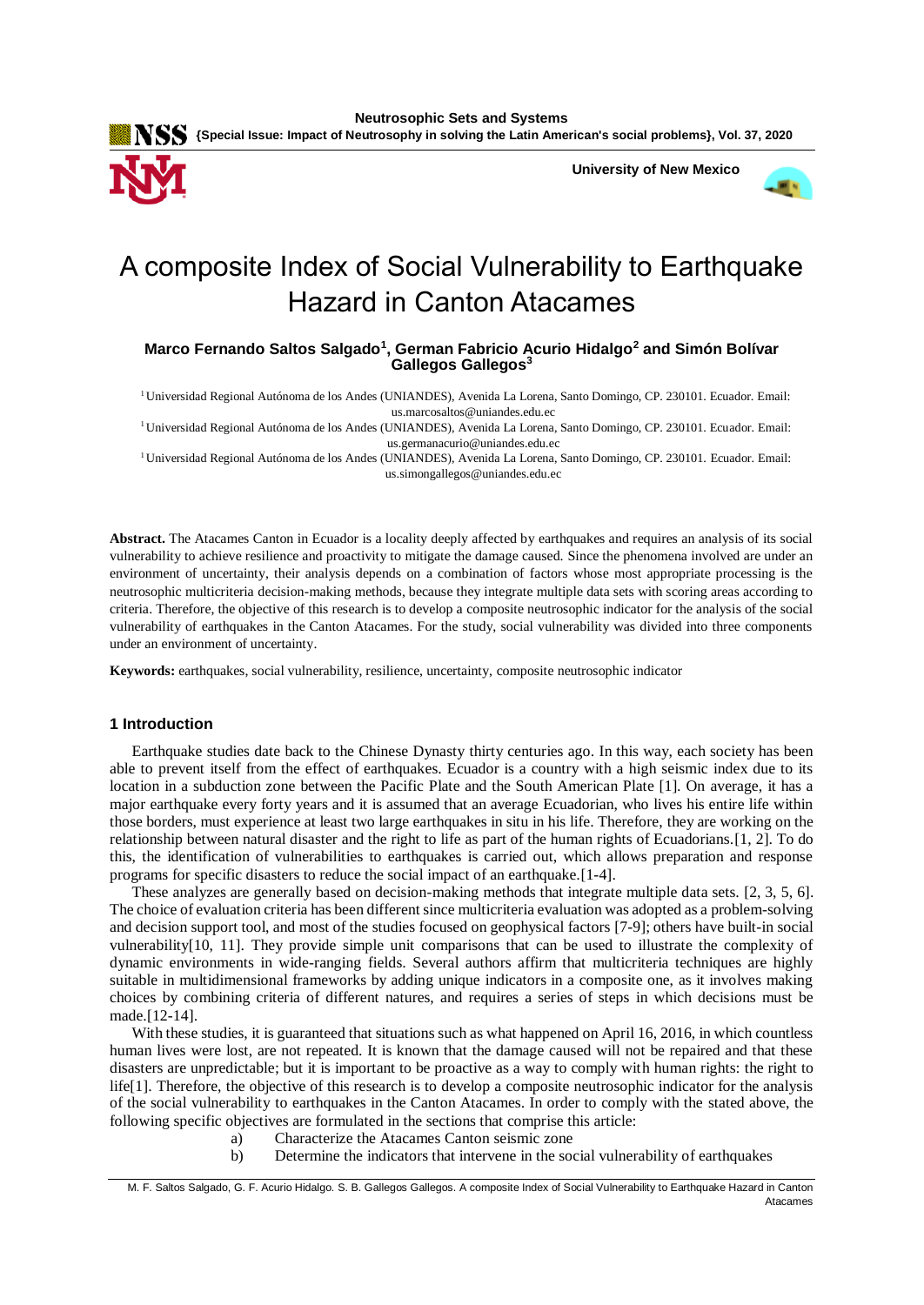c) Define the composite neutrosophic indicator for the analysis of the social vulnerability of earthquakes in the Atacames Canton (section 3 of this document)

It is intended with the study of the social vulnerability of earthquakes in the Atacames Canton by means of the construction of a compound neutrosophic indicator to enable the early detection of social phenomena that occurred after the occurrence of this natural disaster. What leads to the mitigation of the adverse effects on the lives of residents and therefore their quality of life, after the disaster. In addition, with this indicator, we would achieved proactivity and it will allow us to prevent the loss of human life even when they are in an area of uncertainty due to the unpredictability of the natural phenomenon in question.

# 1.1 Characterization of the Atacames Canton seismic zone

The Atacames region is located along a tectonic fault with high seismic activity. Due to this, in the earthquake that occurred on April 16, 2016, Atacames was among the cantons with the greatest impact along with Muisne. It is the fourth largest and most populated city in the Esmeraldas Province with approximately sixteen thousand (16 000) inhabitants. Having an excellent economic level due to its tourist development and having one of the largest beaches in Ecuador. Due to this, a large number of attracted people remain in the territory. Which presupposes a greater number of people exposed to the risk of suffering the adverse consequences of an earthquake.



**Figure 1**. Region under study. Source: Google Maps.

1.2 Indicators of social vulnerability of earthquakes

[\[2-11\]](#page-7-7) agree in the treatment of the uncertainty imposed by the phenomenon of earthquakes, the social factors that they carry out for their analysis and in addition to the spatial variations in these components result in different levels of vulnerability to an earthquake [\[4\]](#page-7-8). Therefore, indicators that reflect these phenomena will intervene, which by their nature are based on empirical and theoretical evidence<sup>[15]</sup>. Social vulnerability depends on a combination of factors that affect their resilience [\[2-6\]](#page-7-7). Due to this, its analysis is divided into three components, which will be translated into indicators. They are listed below:

- physical damage based on geological features and the built environment;
- socio-economic barriers to resilience and recovery;
- and access to trauma and other support services.

It should be noted that the ability of a disadvantaged population to recover from an earthquake is affected by limited economic and political capital. [15]. Numerous studies examining social vulnerability use quantitative indices, often modeled with census data [\[16-21\]](#page-8-0). Most of this literature originates from the United States and therefore tends to emphasize the proportion of minority populations as an explanatory variable. The most used indicators of social vulnerability according to the bibliography consulted are [\[2-5,](#page-7-7) 15, 20[, 22\]](#page-8-1):

- 1. Age
- 2. Time spent in a specific place
- 3. Percentage of people who moved in the last year
- 4. Average income for each family
- 5. Single parent families
- 6. Seniors living alone
- 7. Residents who are homeowners
- 8. Educational level
- 9. Dependent population
- 10. Percentage of unemployed

1.3 Construction of a multi-criteria evaluation model

According to the reviewed literature, we can say that certain authors [2, [23-25\]](#page-8-2) present algorithmically sophisticated multi-criteria evaluation models where hierarchical techniques such as AHP Saaty are used in conjunction with other heterogeneous methods related to decision-making. In addition, all the methods used are based on the criteria of experts in a majority way. To carry out this research, we also decided to opt for a strategic, effective and simple technique for solving multi-criteria decision problems: TOPSIS (Technique for Order Preference by Similarity to Ideal Solution). Since this method determines the alternative closest to the ideal solution and, in turn, farthest from the worst solution [\[26\]](#page-8-3).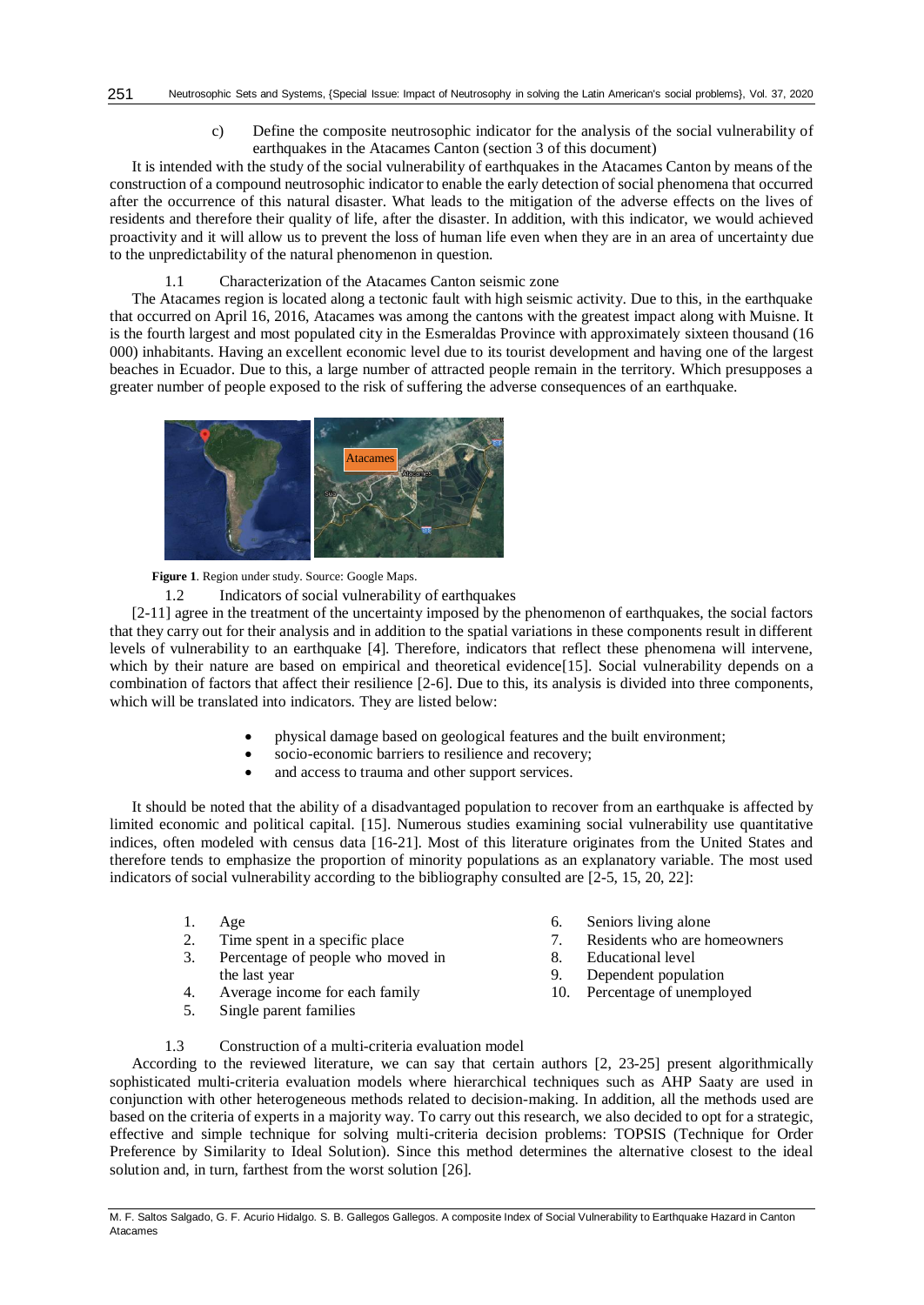Both techniques will be used in their neutrosophic versions because this research will take into account the environment of uncertainty and possible indeterminacies that this social phenomenon brings along. Since Neutrosophy is the branch of philosophy that studies the origin, nature and scope of neutralities. Its incorporation guarantees that the uncertainty of decision-making is taken into account, including indeterminacies where experts will issue their criteria evaluating linguistic and non-numerical terms, which constitutes the most natural form of measurement in human being [\[27-33\]](#page-8-4).

#### **2 Materials and methods**

The following section describes the theoretical and empirical methods used throughout the current research to achieve the specific objectives set. The methods used are listed below:

- Inductive, deductive: to verify the factors raised regarding the research topic in addition to structuring the research profile for its application.
- Analytical-synthetic: to compare all the phenomena involved in the research
- Historical-logical and descriptive-systematic: to analyze the problem situation of the research, it is intended to make a current observation of the phenomena for their interpretation.
- Surveys and interviews: it will be applied to the sample made up of the target population and selected experts (residents, Public Officials and Authorities of the Atacames Canton).

Questionnaires aimed at obtaining information about the real problem and issuing possible solutions were prepared to obtain valid conclusions and support the results. Whore

Sample: part of the population of the Atacames Canton according to the formula that allows obtaining the sample size of a finite population.

where  
\nn = sample size  
\n
$$
N
$$
 = Population or Universe  
\n $E$  = margin of error 0.1%

Calculation sample  $(1)n = \frac{N}{(E)2(N)}$  $(E)2(N-1)+1$ 

> AHP Saaty Neutrosophic: for the description of the method, the following definitions must be presented:

**Definition 1**: The Neutrosophic set N is characterized by three membership functions, which are the truthmembership function TA, indeterminacy-membership function IA, and falsehood-membership function FA, where U is the Universe of Discourse and  $\forall x \in U$ , TA (x), IA (x), FA (x) $\subseteq$  1-0, 1+ [, and  $-0 \le inf$  TA (x) + inf IA (x) + inf FA (x) $\leq$ sup TA (x) + sup IA (x) + sup FA (x) $\leq$ 3+.

Notice that, according to the definition, TA  $(x)$ , IA  $(x)$  and FA  $(x)$  are real standard or non-standard subsets of -0,  $1+$  [and hence, TA (x), IA (x) and FA (x) can be subintervals of [0, 1].

**Definition 2**: [\[34,](#page-8-5) [35\]](#page-8-6) The Single-Valued Neutrosophic Set (SVNS) N over U is  $A = \{ \langle x, TA(x), IA(x), FA(x), \rangle\}$  $(x)$  :  $x \in U$ , where TA:  $U \rightarrow [0, 1]$ , IA:  $U \rightarrow [0, 1]$ , and FA:  $U \rightarrow [0, 1]$ ,  $0 \le TA(x) + IA(x) + FA(x) \le 3$ .

The Single-Valued Neutrosophic Number (SVNN) is represented by  $N = (t, i, f)$ , such that  $0 \le t$ , i,  $f \le 1$  and 0  $\leq t + i + f \leq 3$ .

**Definition 3:** [\[34-37\]](#page-8-5) the single-valued trapezoidal neutrosophic number,  $\tilde{a} = \langle (a_1, a_2, a_3, a_4); \alpha_{\tilde{a}}, \beta_{\tilde{a}}, \gamma_{\tilde{a}} \rangle$ , is a neutrosophic set on ℝ, whose truth, indeterminacy and falsehood membership functions are defined as follows, respectively:  $\tilde{a} = \langle (a_1, a_2, a_3, a_4); \alpha_{\tilde{a}}, \beta_{\tilde{a}}, \gamma_{\tilde{a}} \rangle \mathbb{R}$ 

$$
T_{\tilde{a}}(x) = \begin{cases} \alpha_{\tilde{a}}\frac{x-a_1}{a_2-a_1}, & a_1 \le x \le a_2\\ \alpha_{\tilde{a}}\frac{a_3-x}{a_3-a_2}, & a_2 \le x \le a_3\\ \alpha_{\tilde{a}}\frac{a_3-x}{a_3-a_2}\end{cases}
$$
(2)  

$$
I_{\tilde{a}}(x) = \begin{cases} \frac{(a_2-x+\beta_{\tilde{a}}(x-a_1))}{a_2-a_1}, & a_1 \le x \le a_2\\ \beta_{\tilde{a}} & a_2 \le x \le a_3\\ \frac{(x-a_2+\beta_{\tilde{a}}(a_3-x))}{a_3-a_2}, & a_3 \le x \le a_4\\ 1, & \text{otherwise} \end{cases}
$$
(3)  

$$
F_{\tilde{a}}(x) = \begin{cases} \frac{(a_2-x+\gamma_{\tilde{a}}(x-a_1))}{a_2-a_1}, & a_1 \le x \le a_2\\ \gamma_{\tilde{a}} & a_2 \le x \le a_3\\ \frac{(x-a_2+\gamma_{\tilde{a}}(a_3-x))}{a_3-a_2}, & a_3 \le x \le a_4\\ 1, & \text{otherwise} \end{cases}
$$
(4)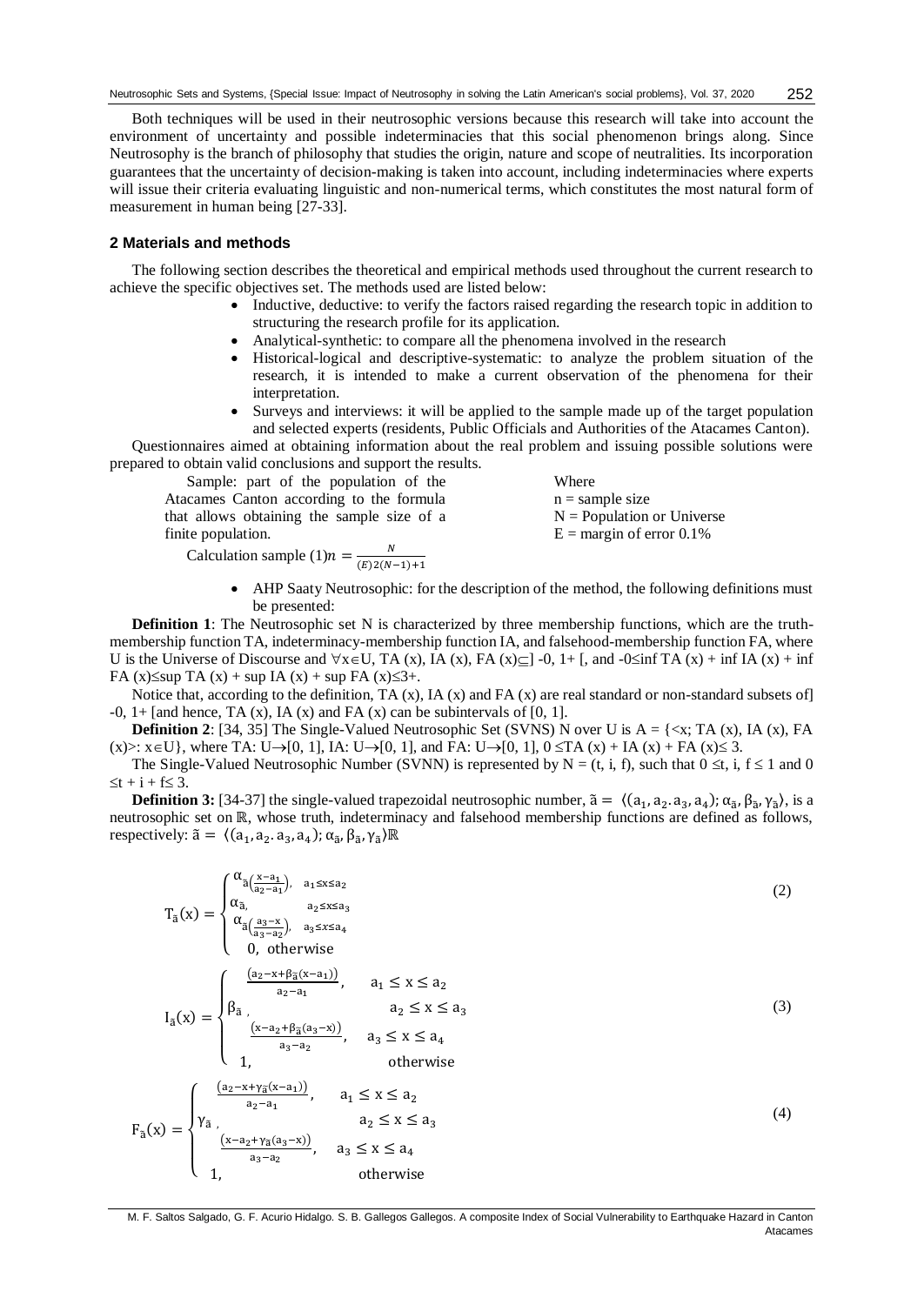Where, and.  $\alpha_{\tilde{a}}, \beta_{\tilde{a}}, \gamma_{\tilde{a}} \in [0,1]$  a<sub>1</sub>, a<sub>2</sub>, a<sub>3</sub>, a<sub>4</sub>  $\in \mathbb{R}$ a<sub>1</sub>  $\leq a_2 \leq a_3 \leq a_4$ 

**Definition 4:** [\[34-37\]](#page-8-5) given  $\tilde{a} = \langle (a_1, a_2, a_3, a_4); \alpha_{\tilde{a}}, \beta_{\tilde{a}}, \gamma_{\tilde{a}} \rangle$  and  $\tilde{b} = \langle (b_1, b_2, b_3, b_4); \alpha_{\tilde{b}}, \beta_{\tilde{b}}, \gamma_{\tilde{b}} \rangle$  two single-valued trapezoidal neutrosophic numbers and  $\lambda$  any non-null number in the real line. Then, the following operations are defined:

- 1. Addition:  $\tilde{a} + \tilde{b} = \langle (a_1 + b_1, a_2 + b_2, a_3 + b_3, a_4 + b_4); \alpha_{\tilde{a}} \wedge \alpha_{\tilde{b}}, \beta_{\tilde{a}} \vee \beta_{\tilde{b}}, \gamma_{\tilde{a}} \vee \gamma_{\tilde{b}} \rangle$
- 2. Subtraction:  $(5)\tilde{a} \tilde{b} = \langle (a_1 b_4, a_2 b_3, a_3 b_2, a_4 b_1) ; \alpha_{\tilde{a}} \wedge \alpha_{\tilde{b}}, \beta_{\tilde{a}} \vee \beta_{\tilde{b}}, \gamma_{\tilde{a}} \vee \gamma_{\tilde{b}} \rangle$
- 3. Inversion: where. $\tilde{a}^{-1} = \langle (a_4^{-1}, a_3^{-1}, a_2^{-1}, a_1^{-1}) ; \alpha_{\tilde{a}}, \beta_{\tilde{a}}, \gamma_{\tilde{a}} \rangle a_1, a_2, a_3, a_4 \neq 0$
- 4. Multiplication by a scalar number:

$$
\lambda \tilde{a} = \begin{cases} \langle (\lambda a_1, \lambda a_2, \lambda a_3, \lambda a_4); \alpha_{\tilde{a}}, \beta_{\tilde{a}}, \gamma_{\tilde{a}} \rangle, & \lambda > 0 \\ \langle (\lambda a_4, \lambda a_3, \lambda a_2, \lambda a_1); \alpha_{\tilde{a}}, \beta_{\tilde{a}}, \gamma_{\tilde{a}} \rangle, & \lambda < 0 \end{cases}
$$

Definitions 3 and 4 refer to single-valued triangular neutrosophic number when the condition  $a2 = a3$ , [\[38-40\]](#page-8-7). For simplicity, we use the linguistic scale of triangular neutrosophic numbers, see Table 1 and also compare with the scale defined in [\[41\]](#page-8-8).

The hierarchical analytical process was proposed by Thomas Saaty 1980 [\[27\]](#page-8-4). This technique models the problem that leads to the formation of a hierarchy representative of the associated decision-making scheme[\[28,](#page-8-9) [29\]](#page-8-10). The formulation of the decision-making problem in a hierarchical structure is the first and main stage. This stage is where the decision maker must break down the problem into its relevant components[\[30\]](#page-8-11), [\[31,](#page-8-12) [32\]](#page-8-13). The hierarchy is constructed so that the elements are of the same order of magnitude and can be related to some of the next level. In a typical hierarchy the highest level locates the problem of decision making. The elements that affect decision-making are represented at the intermediate level, the criteria occupying the intermediate levels. At the lowest level the decision options are understood [\[33\]](#page-8-14). The levels of importance or weighting of the criteria are estimated by means of paired comparisons between them. This comparison is carried out using a scale, as expressed in equation (6)[\[42\]](#page-8-15).

$$
S = \left\{ \frac{1}{9}, \frac{1}{7}, \frac{1}{5}, \frac{1}{3}, 1, 3, 5, 7, 9 \right\}
$$
 (6)

We can find in [\[41\]](#page-8-8) the theory of AHP technique in a neutrosophic framework. Thus, we can model the indeterminacy of decision-making by applying neutrosophic AHP or NAHP for short. Equation 7 contains a generic neutrosophic pair-wise comparison matrix for NAHP.

$$
\widetilde{A} = \begin{bmatrix} \widetilde{1} & \widetilde{a}_{12} & \cdots & \widetilde{a}_{1n} \\ \vdots & & \ddots & \vdots \\ \widetilde{a}_{n1} & \widetilde{a}_{n2} & \cdots & \widetilde{1} \end{bmatrix}
$$
\n(7)

Matrix must satisfy condition, based on the inversion operator of Definition 4. $\tilde{A} \tilde{a}_{ji} = \tilde{a}_{ij}^{-1}$ 

To convert neutrosophic triangular numbers into crisp numbers, there are two indexes defined in [\[41\]](#page-8-8), they are the so-called score and accuracy indexes, respectively, see Equations 8 and 9:

| $S(\tilde{a}) = \frac{1}{8} [a_1 + a_2 + a_3] (2 + \alpha_{\tilde{a}} - \beta_{\tilde{a}} - \gamma_{\tilde{a}})$ | (8) |
|------------------------------------------------------------------------------------------------------------------|-----|
| $A(\tilde{a}) = \frac{1}{8} [a_1 + a_2 + a_3](2 + \alpha_{\tilde{a}} - \beta_{\tilde{a}} + \gamma_{\tilde{a}})$  | (9) |

| Saaty's scale | <b>Definition</b>                 | <b>Neutrosophic Triangular Scale</b>                      |
|---------------|-----------------------------------|-----------------------------------------------------------|
|               | Equally influential               | $\tilde{1} = \langle (1,1,1); 0.50, 0.50, 0.50 \rangle$   |
|               | Slightly influential              | $\tilde{3} = \langle (2,3,4); 0.30, 0.75, 0.70 \rangle$   |
|               | Strongly influential              | $\bar{5} = \langle (4, 5, 6); 0.80, 0.15, 0.20 \rangle$   |
|               | Very strongly influential         | $\tilde{7} = \langle (6, 7, 8), 0.90, 0.10, 0.10 \rangle$ |
|               | Absolutely influential            | $\tilde{9} = \langle (9, 9, 9); 1.00, 1.00, 1.00 \rangle$ |
| 2, 4, 6, 8    | Sporadic values between two close | $\tilde{2} = \langle (1, 2, 3); 0.40, 0.65, 0.60 \rangle$ |
|               | scales                            | $\tilde{4} = \langle (3, 4, 5); 0.60, 0.35, 0.40 \rangle$ |
|               |                                   | $\tilde{6} = \langle (5,6,7); 0.70, 0.25, 0.30 \rangle$   |
|               |                                   | $\tilde{8} = \langle (7,8,9); 0.85, 0.10, 0.15 \rangle$   |

**Table 1**: Saaty's scale translated to a neutrosophic triangular scale.

**Step 1** Select a group of experts.

**Step 2** Structure the neutrosophic pair-wise comparison matrix of factors, sub-factors and strategies, through the linguistic terms shown in Table 1.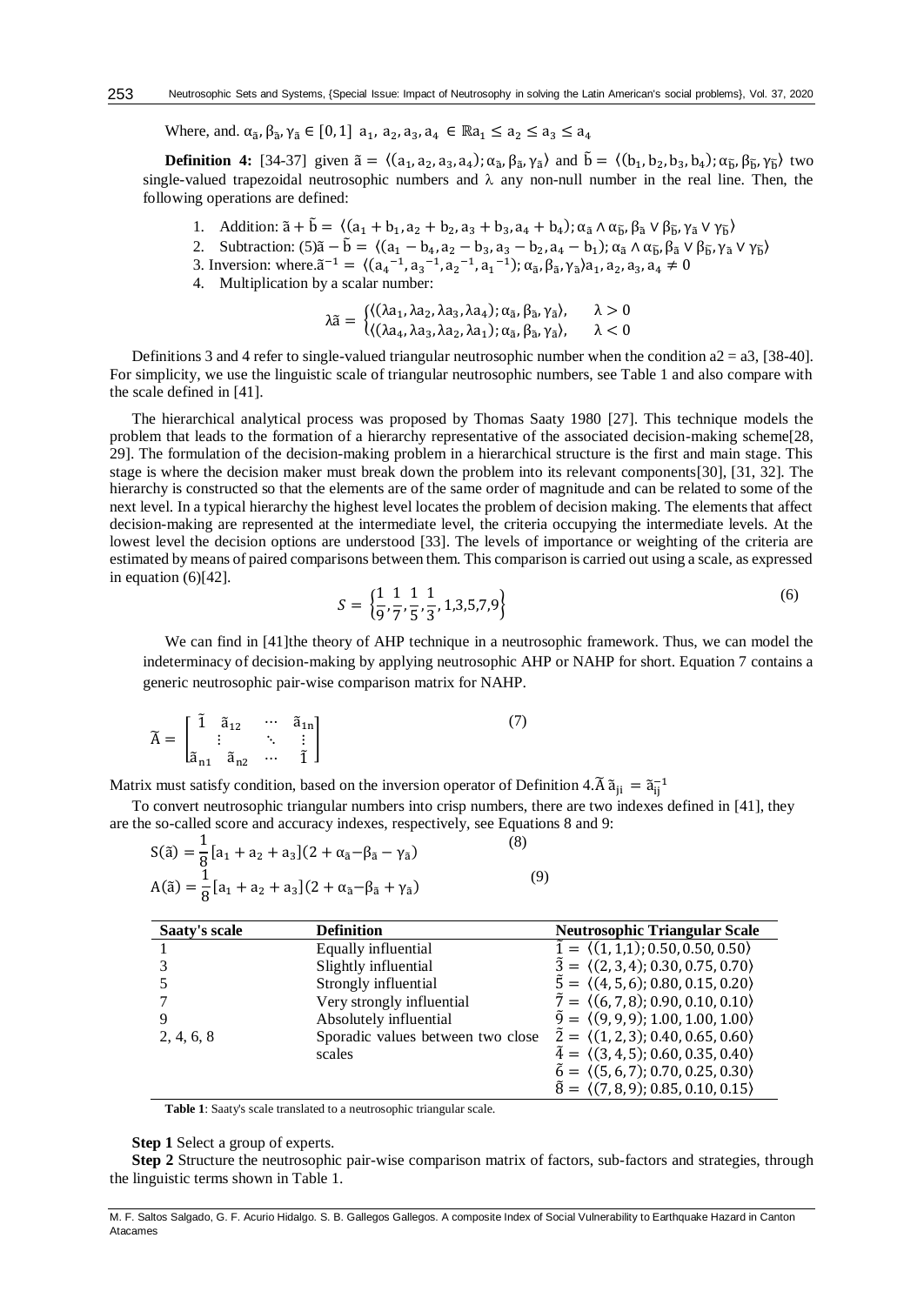The neutrosophic scale is attained according to expert opinions[\[43\]](#page-9-0). The neutrosophic pair-wise comparison matrix of factors, sub-factors and strategies are as described in Equation 7.

**Step 3** Check the consistency of experts' judgments.

If the pair-wise comparison matrix has a transitive relation, ie,  $a_{ik} = a_{ij}a_{ik}$  for all i,j and k, then the comparison matrix is consistent, focusing only on the lower, median and upper values of the triangular neutrosophic number of the comparison matrix.

**Step 4** Calculate the weight of the factors from the neutrosophic pair-wise comparison matrix, by transforming it to a deterministic matrix using Equations 10 and 11. To get the score and the accuracy degree of the following equations are used: $\tilde{a}_{ii}$ 

$$
S(\tilde{a}_{ji}) = \frac{1}{S(\tilde{a}_{ij})}
$$
\n
$$
A(\tilde{a}_{ji}) = \frac{1}{A(\tilde{a}_{ij})}
$$
\n(10)

With compensation by accuracy degree of each triangular neutrosophic number in the neutrosophic pair-wise comparison matrix, we derive the following deterministic matrix:

 $A = |$ 1  $a_{12}$  …  $a_{1n}$  $\mathbf{i}$  $a_{n1}$   $a_{n2}$  … 1 ] (12)

Determine the ranking of priorities, namely the Eigen Vector X, from the previous matrix:

1. Normalize the column entries by dividing each entry by the sum of the column.

2. Take the total of the row averages.

Note that Step 3 refers to consider the use of the calculus of the Consistency Index (CI) when applying this technique, which is a function depending on  $\lambda_{\text{max}}$ , the maximum eigenvalue of the matrix. Saaty establishes that consistency of the evaluations can be determined by equationCI =  $\frac{\lambda_{\text{max}} - n}{n}$  $\frac{\text{max}-n}{n-1}$ [\[44\]](#page-9-1), where n is the order of the matrix. In addition, the Consistency Ratio (CR) is defined by equation  $CR = CI / RI$ , where RI is given in Table 2.

| <b>Irdor</b><br>(n) | - |              |                    |   |                 |                                 |             |      | $\Omega$<br>10          |
|---------------------|---|--------------|--------------------|---|-----------------|---------------------------------|-------------|------|-------------------------|
| D.<br>w             |   | $ -$<br>∪.J∠ | $^{\circ}$<br>U.Oʻ | . | $\sim$<br>ر ے ک | $\sim$ $\sim$<br>. . <i>. .</i> | . .<br>1.40 | 1.40 | 4 <sup>c</sup><br>. . T |

**Table 2:** RI associated to every order.

If  $CR \leq 0.1$  we can consider that experts' evaluation is sufficiently consistent and hence we can proceed to use NAHP. We apply this procedure to matrix A in Equation 12.

#### • TOPSIS:

The TOPSIS method was developed by Hwang and Yoon in 1981 and is based on the concept that it is desirable for a given alternative to be located at the shortest distance from an ideal alternative that represents the best (positive ideal or simply ideal), and at the greatest distance from an ideal alternative that represents the worst (negative ideal or anti-ideal) [\[26,](#page-8-3) 45]. It is based on the following diagram:



M. F. Saltos Salgado, G. F. Acurio Hidalgo. S. B. Gallegos Gallegos. A composite Index of Social Vulnerability to Earthquake Hazard in Canton Atacames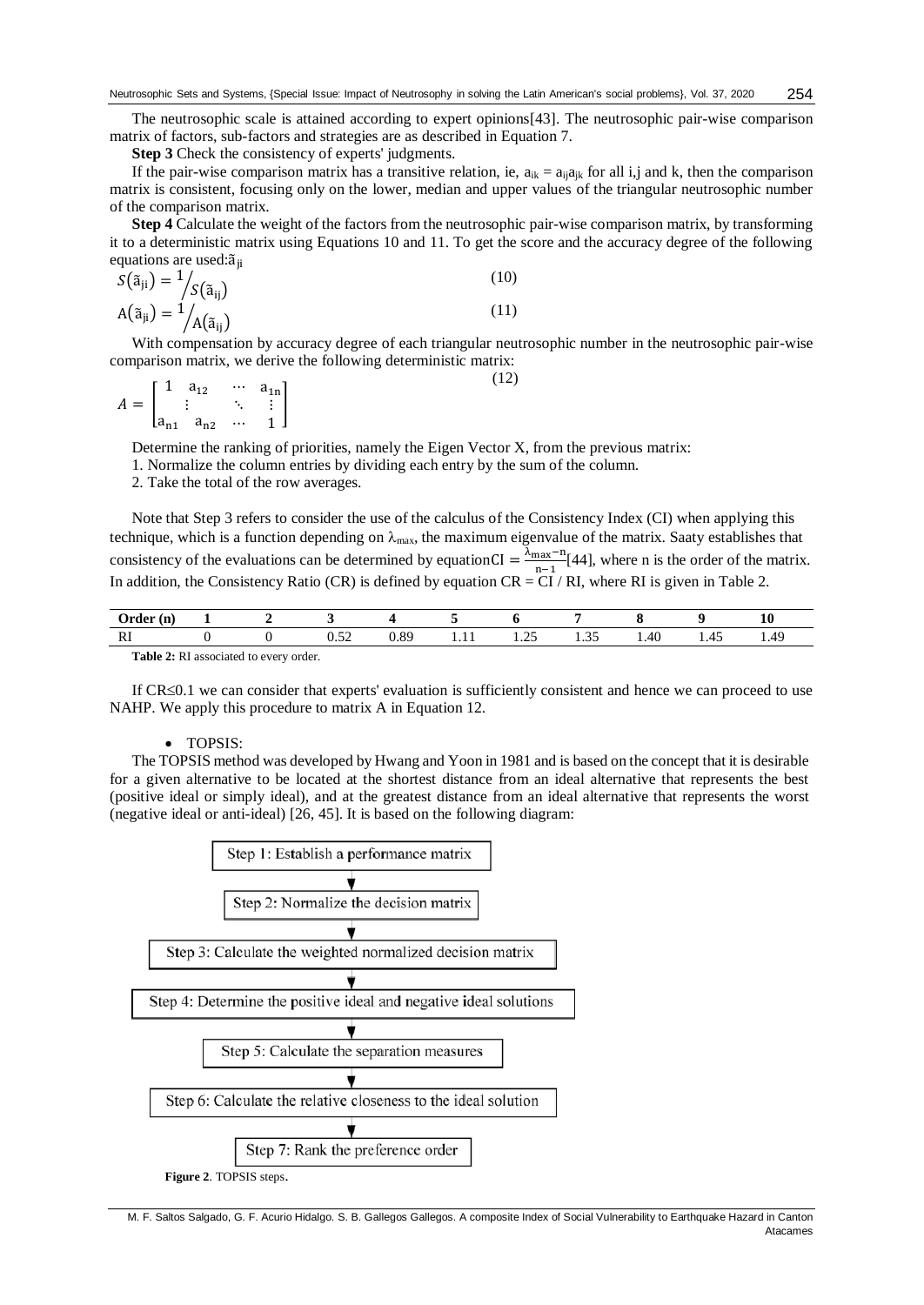The construction of the normalized matrix will be as follows:

$$
r_{ij} = \frac{f_{ij}}{\sqrt{\sum_{j=1}^{n} f_{ij}^2}}\tag{13}
$$

Where:  $r_{ij}$  is the normalized value for the qualification of alternative i against criterion j and is the indicator of each alternative i against each indicator j.

For the minimum distance to the positive ideal solution and the maximum distance to the negative ideal solution, it is done according to equations 14 and 15.

$$
A^{+} = (x_{1}^{+}, x_{2}^{+}, \dots x_{j+l}^{+})
$$
\n
$$
A^{-} = (x_{1}^{-}, x_{2}^{-}, \dots x_{j+l}^{-})
$$
\n
$$
(14)
$$
\n
$$
(15)
$$

With the normalized values, we proceed to calculate the Euclidean distances of each of the alternatives to the positive ideal solutions and the negative ideal solutions, as shown in 16 and 17:

$$
\rho(A^k, A^+) = ||w * (TA^k - TA^+)||
$$
\n
$$
\rho(A^k, A^-) = ||w * (TA^k - TA^-)||
$$
\n(16)

Finally, to calculate the Relative Proximity Index (RCi) it is done as follows:

$$
RC(A^{k}, A^{i}) = \frac{\rho(A^{k}, A^{+})}{\rho(A^{k}, A^{+}) + \rho(A^{k}, A^{-})}
$$
(18)

#### • Paretto diagram:

The Pareto Chart is a bar graph that illustrates the causes of problems in order of importance and frequency (percentage) of appearance, cost or performance. The Pareto Diagram also allows you to compare the frequency, cost and performance of various categories of a problem. Allows before/after comparison, helping to quantify the impact of actions taken to achieve improvements. It promotes teamwork since the participation of all individuals related to the area is required to analyze the problem, obtain information and carry out actions for its solution. The Pareto Chart is also used to express the costs of each type of defect and the savings achieved through the corrective effect carried out through certain actions. It is a simple and graphic method of analysis that allows to discriminate between the most important causes of a problem (the few and vital) and those that are less so (the many and trivial) so it makes decisions based on the 80-20 proportion [\[46\]](#page-9-2).

### **3 Results**

As a starting point, questionnaires were prepared in order to determine the primary indicators or bases of the composite indicator. To solve this exercise, we made the following:

- 1. Determination of the actors (respondents and sample size) as follows:
	- Population: Public Officials: 10%, Authorities: 10%, Atacames Population: 80%
	- Sample:  $n = \frac{40000}{(0.1)^2 (4000-1)+1} = \frac{40000}{0.01(3999)}$  $\frac{40000}{0.01(39999)+1} = 99.75 \approx 100 \text{ persons}$

2. Verification that an uncertainty problem is present (verified): Criteria set:  $C = \{c_1 ... c_8\}$ ;  $m \geq 1$ ;  $\forall C m \notin \emptyset$ ,  $1 \leq m \leq 6$ Expert set:  $E = \{e_1 ... e_{12}\}; n \ge 1; \forall E m \notin \emptyset, 1 \le m \le 100$ Set of alternatives:  $A = \{a_1 ... a_{12}\}; k \geq 1; \forall Ak \notin \emptyset, 1 \leq k \leq 10$ 

3. Neutrosophic AHP Saaty to determine weights of the criteria on which the experts will be based to evaluate the alternatives of primary indicators:

| Criteria C1    |              | C <sub>2</sub>               | C <sub>3</sub>               | C4                           | C <sub>5</sub>                  | C6                           |
|----------------|--------------|------------------------------|------------------------------|------------------------------|---------------------------------|------------------------------|
| C1             | $\mathbf{1}$ | (6,7,8);<br>0.90, 0.10, 0.10 | (6,7,8);<br>0.90, 0.10, 0.10 | (6,7,8);<br>0.90, 0.10, 0.10 | (7,8,9);<br>0.85, 0.10, 0.15    | (5,6,7);<br>0.70, 0.25, 0.30 |
| C <sub>2</sub> | $\tilde{7}$  |                              | (2,3,4);<br>0.30, 0.75, 0.70 | (4,5,6);<br>0.80, 0.15, 0.20 | (3,4,5);<br>0.60, 0.35, 0.40    | (6,7,8);<br>0.90, 0.10, 0.10 |
| C <sub>3</sub> | $\tilde{7}$  | Ã                            |                              | (2,3,4);<br>0.30, 0.75, 0.70 | $(2,3,4)$ ;<br>0.30, 0.75, 0.70 | (2,3,4);<br>0.30, 0.75, 0.70 |
| C <sub>4</sub> | $\tilde{7}$  |                              | $\tilde{3}$                  |                              | (1,1,1);<br>0.50, 0.50, 0.50    | (2,3,4);<br>0.30, 0.75, 0.70 |
| C <sub>5</sub> | ã            | Ã.                           | ã                            |                              |                                 | (1,1,1);<br>0.50, 0.50, 0.50 |
| C <sub>6</sub> | Ã            |                              | $\tilde{3}$                  |                              |                                 |                              |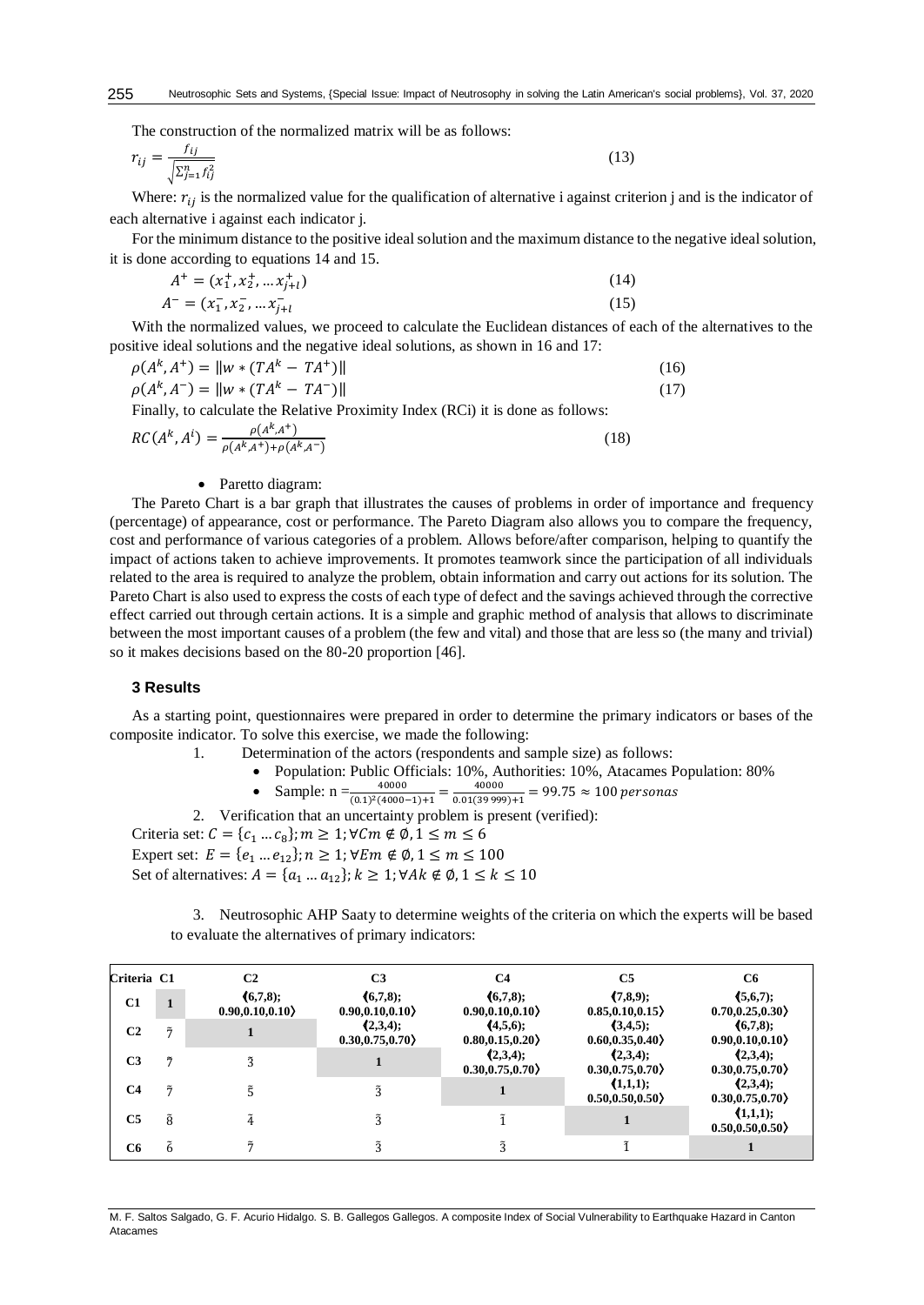| Criteria       | C1   | C <sub>2</sub> | C <sub>3</sub> | C <sub>4</sub> | <b>C5</b> | C <sub>6</sub> | <b>WEIGHT</b> | A x<br>Weight | <b>Eigenvalues</b><br>approx |                |         |
|----------------|------|----------------|----------------|----------------|-----------|----------------|---------------|---------------|------------------------------|----------------|---------|
| C <sub>1</sub> | 0.60 | 0.79           | 0.62           | 0.42           | 0.48      | 0.30           | 0.51381037    | 3.92          | 7.632215878                  | eigen<br>value | 6.59171 |
| C <sub>2</sub> | 0.08 | 0.10           | 0.21           | 0.30           | 0.22      | 0.37           | 0.214848659   | 1.46          | 6.77524613                   |                |         |
| C <sub>3</sub> | 0.08 | 0.04           | 0.08           | 0.14           | 0.14      | 0.12           | 0.114387057   | 0.73          | 6.384170759                  | IC             | 0.12    |
| C <sub>4</sub> | 0.08 | 0.02           | 0.03           | 0.06           | 0.05      | 0.12           | 0.064888957   | 0.40          | 6.151204195                  |                |         |
| C5             | 0.07 | 0.03           | 0.03           | 0.06           | 0.05      | 0.05           | 0.04821942    | 0.31          | 6.491604374                  | RC             | 0.09    |
| C <sub>6</sub> | 0.10 | 0.01           | 0.03           | 0.02           | 0.06      | 0.05           | 0.043845539   | 0.27          | 6.115818517                  |                |         |

**Table 3 and 4.** Determination of weights of the criteria applying the Neutrosophic AHP method. Source: self made

4. Next, the TOPSIS method is applied to verify the level of participation of the alternatives in the Social Vulnerability composite indicator according to the average evaluations of the evaluation criteria given by the experts consulted.

| <b>Alternatives</b>                                | C1         | C <sub>2</sub> | C <sub>3</sub> | C <sub>4</sub> | C <sub>5</sub> | C <sub>6</sub> |
|----------------------------------------------------|------------|----------------|----------------|----------------|----------------|----------------|
| Percentage of people who moved<br>in the last year | 8          | 8              | 7              | 8.5            | 9              | 8.9            |
| Average income for each family                     | 8          | 9              | 9.5            | 9.4            | 8.9            | 9              |
| Single parent families                             | 10         | 9.9            | 10             | 9              | 9.5            | 9.8            |
| Seniors living alone                               | 10         | 10             | 10             | 10             | 10             | 10             |
| Residents who are homeowners                       | 10         | 9.8            | 9              | 9.5            | 9              | 9.4            |
| Educational level                                  | 9.8        | 9.6            | 9.7            | 9.9            | 9.2            | 9              |
| Age                                                | 5          | 6              | 6.1            | 5.9            | 5.6            | 4.9            |
| Percentage of unemployed                           | 7.1        | 7.9            | 8.1            | 8.8            | 7.4            | 7              |
| Dependent population                               | 8          | 7.8            | 9              | 8.9            | 8.6            | 9.1            |
| Time spent in a specific place                     | 4          | 5              | 4.2            | 4.5            | 5              | 4.9            |
| Weights                                            | 0.51381037 | 0.21484866     | 0.11438706     | 0.06488896     | 0.04821942     | 0.04384554     |

| PIS         | <b>NIS</b>  |
|-------------|-------------|
| 0.197117015 | 0.078846806 |
| 0.197117015 | 0.098558507 |
| 0.197117015 | 0.082789146 |
| 0.197117015 | 0.088702657 |
| 0.197117015 | 0.098558507 |
| 0.197117015 | 0.096587337 |

| <b>PIS</b>  | <b>NIS</b>  | $D +$          | D-         | RCi          |  |
|-------------|-------------|----------------|------------|--------------|--|
| 0.197117015 | 0.078846806 | 0.05575311     | 0.11150622 | 0.666666667  |  |
| 0.197117015 | 0.098558507 | 0.0440767      | 0.12621647 | 0.741171637  |  |
| 0.197117015 | 0.082789146 | 0.00197117     | 0.16587136 | 0.988255836  |  |
| 0.197117015 | 0.088702657 | $\overline{0}$ | 0.16725933 | $\mathbf{1}$ |  |
| 0.197117015 | 0.098558507 | 0.00394234     | 0.1644953  | 0.97659466   |  |
| 0.197117015 | 0.096587337 | 0.00881534     | 0.15892082 | 0.947445196  |  |
|             |             | 0.12621647     | 0.0440767  | 0.258828363  |  |
|             |             | 0.0705778      | 0.09820306 | 0.581837641  |  |
|             |             | 0.0586071      | 0.1087543  | 0.649817095  |  |
|             |             | 0.15395331     | 0.0197117  | 0.113504161  |  |

**Table 5 and 6.** TOPSIS data processing. Source: self-made.

M. F. Saltos Salgado, G. F. Acurio Hidalgo. S. B. Gallegos Gallegos. A composite Index of Social Vulnerability to Earthquake Hazard in Canton Atacames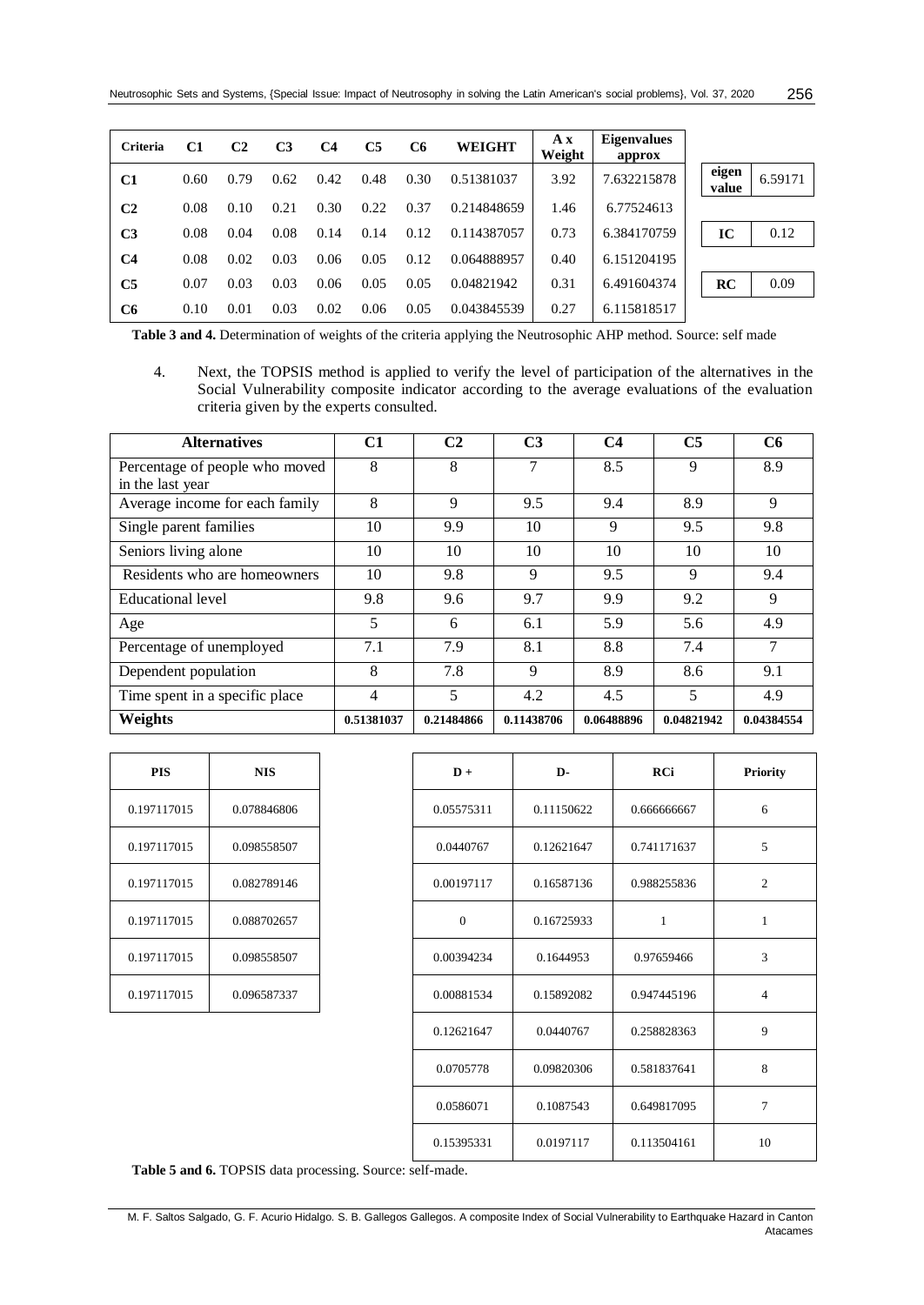For the final discrimination, the experts decided to apply a Paretto, according to the results shown in table 6. From the analysis it was obtained that the most important indicator alternatives for the calculation of the Social Vulnerability composite indicator are:

- Seniors living alone
- Single parent families
- Residents who are homeowners
- Educational level
- Average income for each family
- Percentage of people who moved in the last year
- Dependent population

## **Conclusion**

Once the investigation was completed, the following conclusions were reached:

- 1. The objective of the investigation is fulfilled since A Neutrosophy composite index of social vulnerability analysis to earthquake hazard in Canton Atacames was determined according to the criteria of experts (officials, specialists and population of the canton).
- 2. With the inclusion of a composite indicator for the analysis of social vulnerability to disaster preparation and response programs, stakeholder participation initiatives can be taken.
- 3. The integration of multi-criteria methods under an environment of uncertainty is positive since it provides greater precision to the analysis. In addition, it transforms the values in linguistic terms, which facilitates the obtaining of information by the respondents.
- 4. The inclusion of expert-determined weights can facilitate the adoption of multicriteria neutrosophic methodologies in disaster planning.

# **References**

- <span id="page-7-0"></span>1. GG Gómez Castillo, "Municipal ordinance for the creation of a specialized technical commission in charge of enforcing the Ecuadorian construction standard regarding earthquake resistant design in the Atacames Canton," UNIVERSIDAD REGIONAL AUTÓNOMA DE LOS ANDES UNIANDES, 2017.
- <span id="page-7-7"></span>2. P. Anbazhagan, K. Thingbaijam, S. Nath, J. Narendara Kumar, and T. Sitharam, "Multi-criteria seismic hazard evaluation for Bangalore city, India," *Asian Earth Sci 38: 168–198,* 2010.
- <span id="page-7-1"></span>3. A. Akgun, "Landslide Susceptibility Mapping for Ayvalik (Western Turkey) and Surroundings by Multicriteria Decision Analysis," *Environ Earth Sci 61: 595-611,* 2010.
- <span id="page-7-8"></span>4. A. Tabbernor, N. Schuurman, D. Bradley, and JJC Clague "A multi-criteria evaluation model of earthquake vulnerability in Victoria, British Columbia," *Natural Hazards,* vol. 74- No. 2, 2014.
- <span id="page-7-2"></span>5. J. Malczewski, "Spatial multicriteria decision making and analysis: a geographic information sciences approach.," *Ashgate, Brookfield,* pp. 11-48, 1999.
- <span id="page-7-3"></span>6. B. Elomda, H. Hefny, and H. Hassan, "An extension of fuzzy decision maps for multi-criteria decision-making.," *Egyptian Informatics Journal,,* vol. 14 (2), pp. 147-155, 2013.
- <span id="page-7-4"></span>7. TN Akgun A, "Landslide susceptibility mapping for Ayvalik (Western Turkey) and its surroundings by multicriteria decision analysis.," *Environ Earth Sci 61: 595-611,* 2010.
- 8. TK Anbazhagan P, Nath SK, Narendara Kumar JN, Sitharam TG, "Multiple Criteria Seismic Hazard Assessment for Bangalore City, India," *Asian Earth Sci 38: 168–198,* 2010.
- 9. BT Feizizadeh B, "GIS Multi-Criteria Decision Analysis for Landslide Susceptibility Mapping: Comparing Three Methods for the Urmia Lake Basin, Iran.," *Nat Hazards 65: 2105–2128,* 2013.
- <span id="page-7-5"></span>10. I know. SD Martins VN, Cabral P "Social vulnerability assessment to seismic risk using multicriteria analysis: the case study of Vila Franca do Campo.,"*Nat Hazards 62: 385–404,* 2012.
- 11. SS, HD, and MV. "Exploring multicriteria flood vulnerability by integrating economic, social and ecological dimensions of flood risk and coping capacity: from a starting point view towards an end point view of vulnerability.,"*Nat Hazards 58: 731–751,* 2011.
- <span id="page-7-6"></span>12. S. El Gibari, T. Gómez, and F. Ruiz, "Building composite indicators using multicriteria methods: a review.," *Journal of Business Economics,* 2018.
- 13. CL Hwang and K. Yoon, "Methods for multiple attribute decision making in Multiple attribute decision making," *Springer,* pp. 58-191, 1981.
- 14. M. Leyva-Vázquez, K. Pérez-Teruel, and RI John, "A model for enterprise architecture scenario analysis based on fuzzy cognitive maps and OWA operators," in *Electronics, Communications and Computers (CONIELECOMP), 2014 International Conference on*, 2014, pp. 243-247.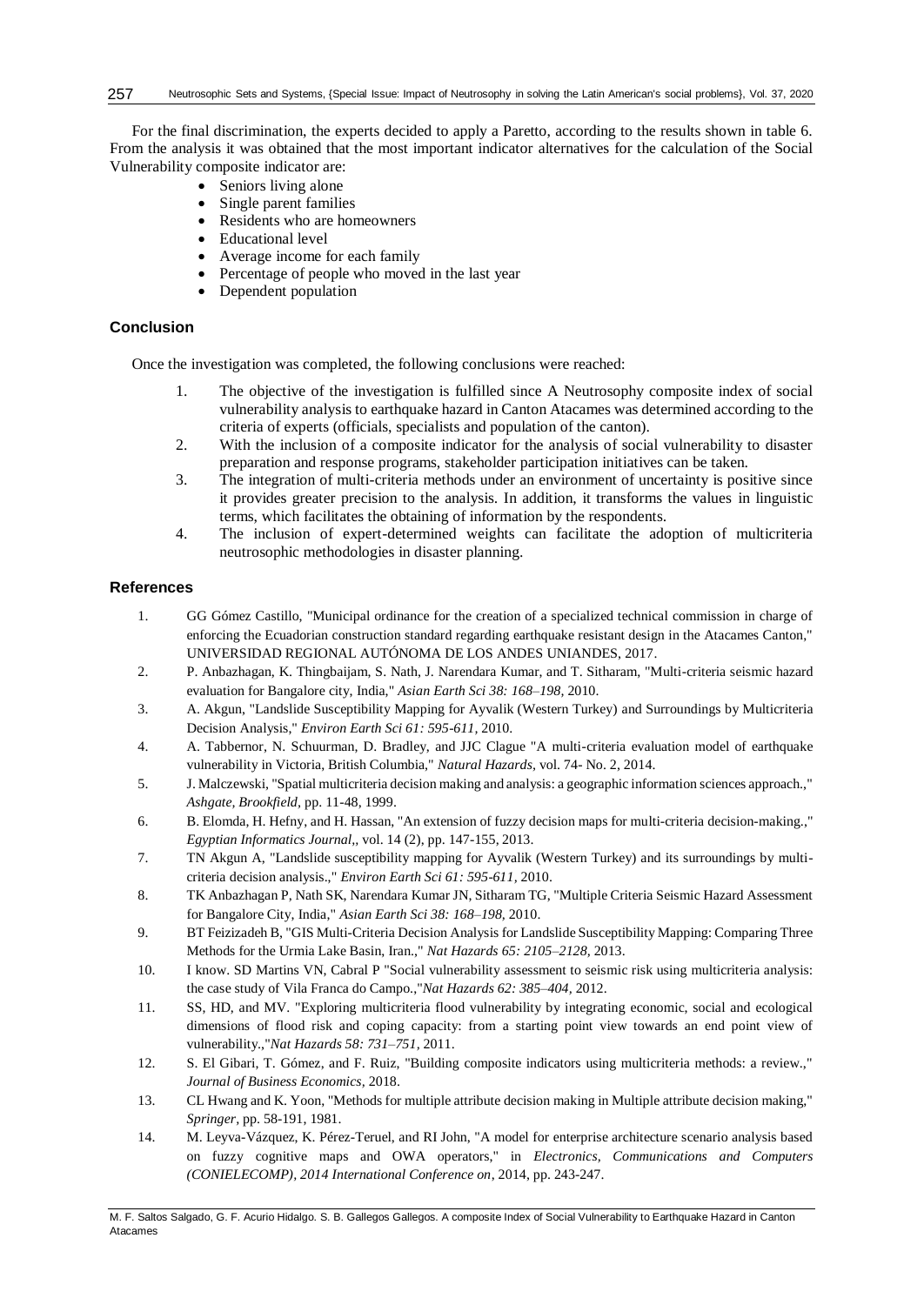- 15. M. Schmidtlein, M. Shafer, M. Berry, and S. Cutter, "Modeled earthquake losses and social vulnerability in Charleston, South Carolina.," *Appl Geogr 31: 269-281,* 2011.
- <span id="page-8-0"></span>16. B. Wisner and H. Luce, "Disaster vulnerability: scale, power, and daily life.," *GeoJournal 30: 127–140,* 1993.
- 17. B. Morrow, "Identifying and mapping community vulnerability.," *Disasters 23: 1–18,* 1999.
- 18. F. Delor and M. Hubert, "Revisiting the concept of 'vulnerability," *Soc Sci Med 50: 1557–1570,* 2000.
- 19. J. Lindsay, "The determinants of disaster vulnerability: achieving sustainable mitigation through population health," *Nat Hazards 28: 291–304,* 2003.
- 20. R. Few, "Health and climatic hazards: framing social research on vulnerability, response, and adaptation," *Glob Environ Chang 17: 281–295,* 2007.
- 21. K. Hewitt, "Environmental disasters in social context: toward a preventive and precautionary approach," *Nat Hazards 66: 3-14,* 2013.
- <span id="page-8-1"></span>22. S. MC, D. R, P. W, and C. S, "A sensitivity analysis of the social vulnerability index," *Risk Analysis 28: 1099– 1115,* 2008.
- <span id="page-8-2"></span>23. I. Armas¸ and M. Radulian, "Spatial multi-criteria risk assessment of earthquakes from Bucharest, Romania. Environmental hazards, earthquake hazard impactt and urban planning," *Springer, Heidelberg,* pp. 127–149, 2014.
- 24. A. Youssef, B. Pradhan, and E. Tarabees, "Integrated evaluation of urban development suitability based on remote sensing and GIS techniques: contribution from the analytic hierarchy process," *Arab J Geosci4: 463–473,* 2011.
- 25. J. Clague, "The earthquake threat in southwestern British Columbia: a geologic perspective.," *Nat Hazards 26: 7–33,* 2002.
- <span id="page-8-3"></span>26. R. Şahin and M. Yiğider, "A Multi-criteria neutrosophic group decision making method based TOPSIS for supplier selection," *arXiv preprint arXiv: 1412.5077. ,*2014.
- <span id="page-8-4"></span>27. TL Saaty, *Decision making for leaders*: RWS Publications, 2014.
- <span id="page-8-9"></span>28. A. Arquero, M. Alvarez, and E. Martinez, "Decision Management making by AHP (analytical hierarchy process) through GIS data," *IEEE Latin America Transactions,* vol. 7, pp. 101-106, 2009.
- <span id="page-8-10"></span>29. O. Mar, I. Santana, and J. Gulín, "Competency assessment model for a virtual laboratory system and distance using fuzzy cognitive map," *Operational Research Magazine* vol. 38, pp. 170-178, 2017.
- <span id="page-8-11"></span>30. SE López Cuenca, "Feasibility and relevance analysis of the Master's program in Business Administration with a mention in Innovation through the diffuse AHP model," University of the Armed Forces ESPE. Commercial Engineering Career., 2017.
- <span id="page-8-12"></span>31. O. Mar, I. Santana, and J. Gulín, "Algorithm to determine and eliminate neutral nodes in a Neutrosophic Cognitive Map," *Neutrosophic Computing and Machine Learning,* vol. 8, pp. 4-11, 2019.
- <span id="page-8-13"></span>32. M. Leyva-Vázquez and F. Smarandache, *Artificial Intelligence: challenges, perspectives and role of Neutrosophy*: Infinite Study, 2018.
- <span id="page-8-14"></span>33. C. Tubet Abramo, "Design of a methodology for evaluating the sustainability of the National Electric Mix, based on the Hierarchical Analytical Process (AHP)," 2016.
- <span id="page-8-5"></span>34. P. Biswas, S. Pramanik, and BC Giri, "Value and ambiguity index based ranking method of single-valued trapezoidal neutrosophic numbers and its application to multi-attribute decision making," *Neutrosophic Sets and Systems,* vol. 12, pp. 127-138, 2016.
- <span id="page-8-6"></span>35. J. Ye, "Trapezoidal neutrosophic set and its application to multiple attribute decision-making," *Neural Computing and Applications,* vol. 26, pp. 1157-1166, 2015.
- 36. I. Del, "Operators on Single Valued Trapezoidal Neutrosophic Numbers and SVTN-Group Decision Making," *Neutrosophic Sets and Systems,* vol. 22, pp. 131-150, 2018.
- 37. P. Biswas, S. Pramanik, and BC Giri, "Distance Measure Based MADM Strategy with Interval Trapezoidal Neutrosophic Numbers," *Neutrosophic Sets and Systems,* vol. 19, pp. 40-46, 2018.
- <span id="page-8-7"></span>38. M. Abdel-Basset, M. Mohamed, AN Hussien, and AK Sangaiah, "A novel group decision-making model based on triangular neutrosophic numbers," *Soft Computing,* vol. 22, pp. 6629-6643, 2018.
- 39. M. Mullai and R. Surya, "Neutrosophic Inventory Backorder Problem Using Triangular Neutrosophic Numbers," *Neutrosophic Sets and Systems,* vol. 31, pp. 148-155, 2020.
- 40. SI Abdel-Aal, MMA Abd-Ellatif, and MM Hassan, "Two Ranking Methods of Single Valued Triangular Neutrosophic Numbers to Rank and Evaluate Information Systems Quality," *Neutrosophic Sets and Systems,* vol. 19, pp. 132-141, 2018.
- <span id="page-8-8"></span>41. M. Abdel-Basset, M. Mohamed, and F. Smarandache, "An Extension of Neutrosophic AHP-SWOT Analysis for Strategic Planning and Decision-Making," *Symmetry,* vol. 10, p. 116, 2018.
- <span id="page-8-15"></span>42. W. Ho and X. Ma, "The state-of-the-art integrations and applications of the analytic hierarchy process," *European Journal of Operational Research,* vol. 267, pp. 399-414, 2018.

M. F. Saltos Salgado, G. F. Acurio Hidalgo. S. B. Gallegos Gallegos. A composite Index of Social Vulnerability to Earthquake Hazard in Canton Atacames